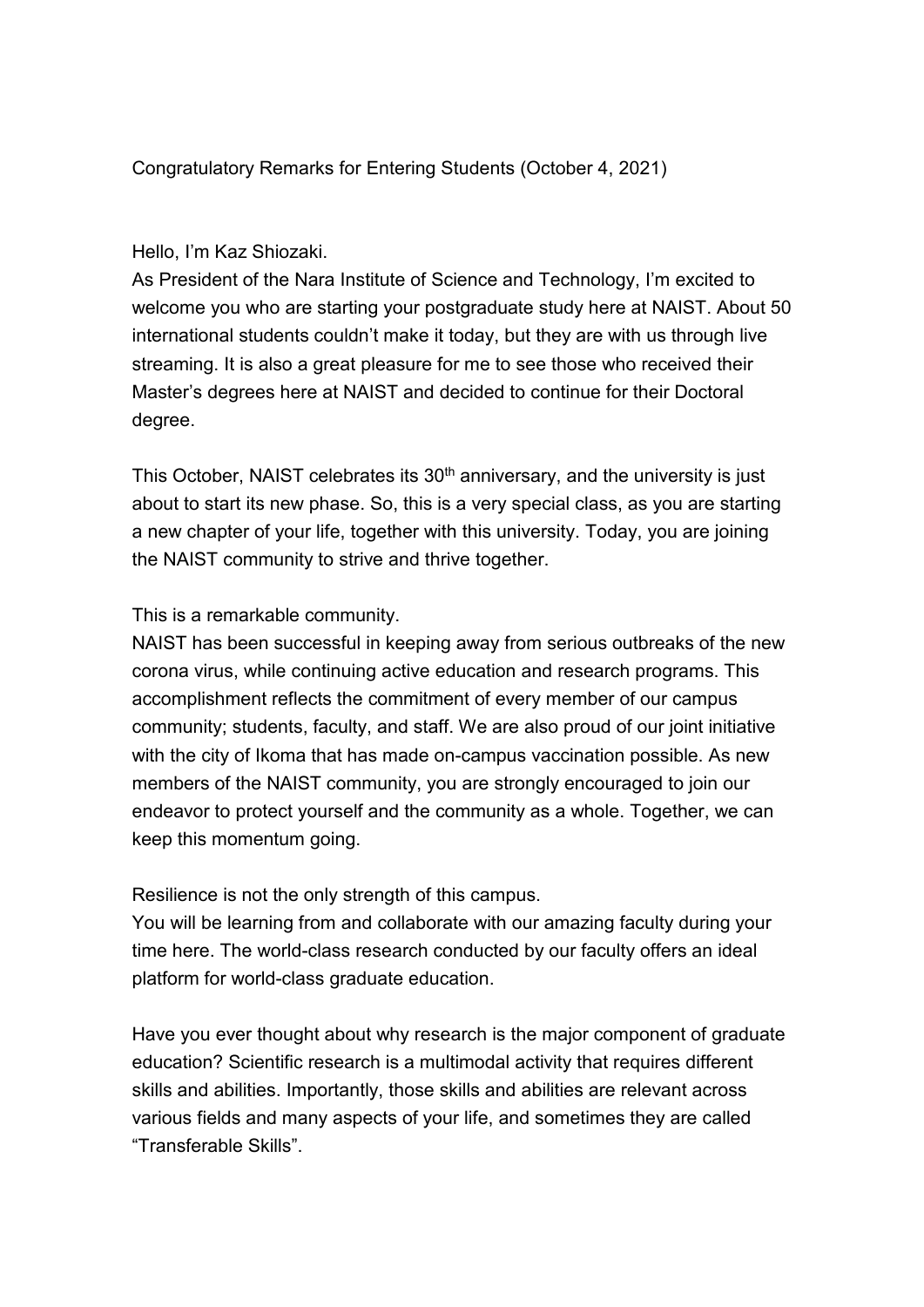To start a scientific research project, you first need to identify a problem to study.

Then, skills are required to collect and evaluate information relevant to the problem.

Next, you need an ability to develop a hypothesis, which should be tested by designing executable approaches.

And then, you should be able to interpret the test outcomes to evaluate your hypothesis.

You also need writing and verbal communication skills to disseminate your research and discuss it with others.

All of these skills and abilities are very important, but not sufficient today. Global challenges, such as the current pandemic, global warming, and SDGs, long for the next generation of innovators and leaders. The world is waiting for you. The challenges that we face today are complex, and they demand innovation from our collective efforts.

The concept of "innovation" was first defined by the Austrian economist Joseph Schumpeter, one of the most influential economists of the 20<sup>th</sup> century. Interestingly, in his early book, he used the term "neue Kombination", instead of "innovation". "Neue Kombination" are German words that mean "new combination". Innovation can be created by a new combination of existing technologies, or by bringing technology or knowledge in one field to another.

As future innovators and leaders that tackle global challenges, you need to develop an ability to discover "new combinations". Being an expert in one field is important, but not enough. To invent new combinations, you have to be aware of expertise different from your own. You need to know languages to communicate with experts in other fields. You have to be prepared to get out of your shell and seek opportunities for collaboration.

NAST has a perfect environment for you to develop such ability and capability. In 2018, the three graduate schools of NAIST, in Information Science, Biological Sciences, and Materials Science, were integrated into one. This bold reorganization of the university aims to promote interdisciplinary research. In